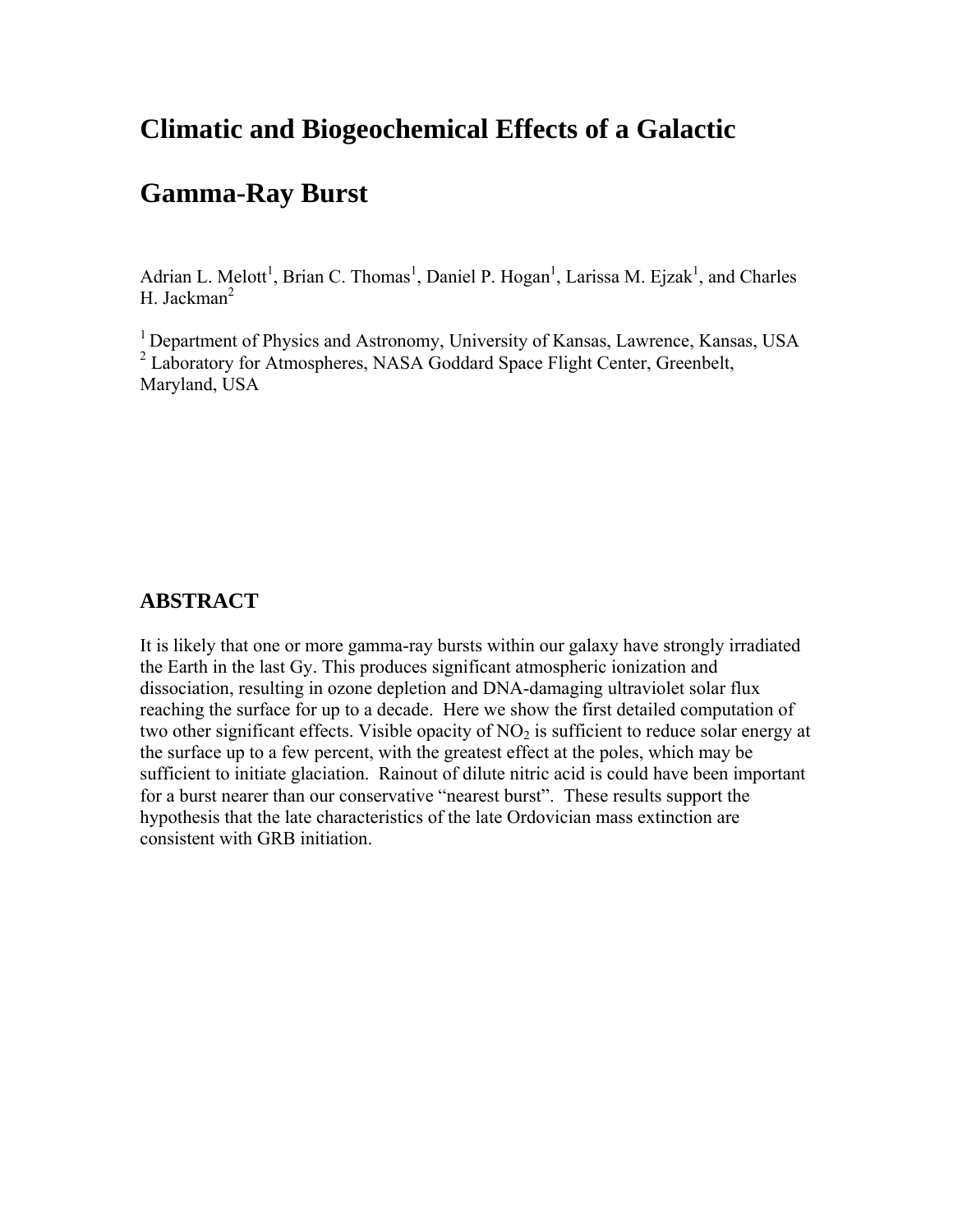#### **1. Terrestrial implications of gamma-ray bursts in our galaxy**

Gamma-ray bursts (GRBs) are now determined to be at cosmological distances and by implication have enormous luminosity in gamma and X-ray photons [*Mészáros* 2001], and possibly cosmic rays as well [*Waxman* 2004; *Dermer and Holmes* 2005]. It has been recognized that they may constitute a significant threat to the Earth and any other lifebearing planets [e.g. *Thorsett* 1995; *Scalo and Wheeler* 2002]. Based on the latest rate information, it has been estimated [*Melott et al*. 2004; *Dermer and Holmes* 2005] that the Earth has been irradiated from a distance of order 2 kpc within our galaxy within the last Gy, approximately the time the Earth has possessed a significant ozone shield.

For some time, it has been known that high energy radiation may, through dissociation of  $N_2$  create a variety of "odd nitrogen" compounds which lead to ozone depletion, making the atmosphere more transparent to solar UVB (290-315 nm) radiation. UVB is strongly absorbed by the DNA molecule and hazardous to life [e.g. *Cockell* 1999]. We have recently performed the first detailed simulation of the effect of a Milky Way galaxy GRB on terrestrial atmospheric chemistry [*Thomas et al.* 2005a,b]. While there is considerable variability of effect due to latitude and time of year, most of the probable parameter space of proximate bursts is characterized by significant ozone depletion lasting for years, at levels consistent with severe ecological damage. *Melott et al.* [2004] have argued that this may have been a cause of one or more of the terrestrial mass extinctions, and noted that the late Ordovician mass extinction 443 Mya was worse for surface or shallow-water organisms, which they characterize as consistent with UVB damage.

*Reid et al.* [1978] noted two other potentially important effects, which have been acknowledged [*Thorsett* 1995] but not yet treated quantitatively in subsequent discussions of GRB atmospheric ionization effects.  $NO<sub>2</sub>$ , one of the primary compounds formed, absorbs strongly in the visible, giving it a brown cast. Such absorption could lower global temperatures. Also, rainout of dilute nitric acid  $(HNO<sub>3</sub>)$  is one of the principal mechanisms of removal for the so-called "odd nitrogen" or "NOy" compounds formed. This can potentially contribute large amounts of biologically active nitrogen to the biosphere. The results are unpredictable but may be major, since biota are typically nitrate-starved and highly responsive to supplementation [*Schlesinger* 1997].

A glaciation followed by an accelerated invasion of the land characterize the late Ordovician mass extinction, which has otherwise been suggested as consistent with GRB initiation [*Melott et al*. 2004]. In this *Letter* we explore the implications of our atmospheric computation for the terrestrial energy balance and nitrate deposition to further assess their possible connection to such events.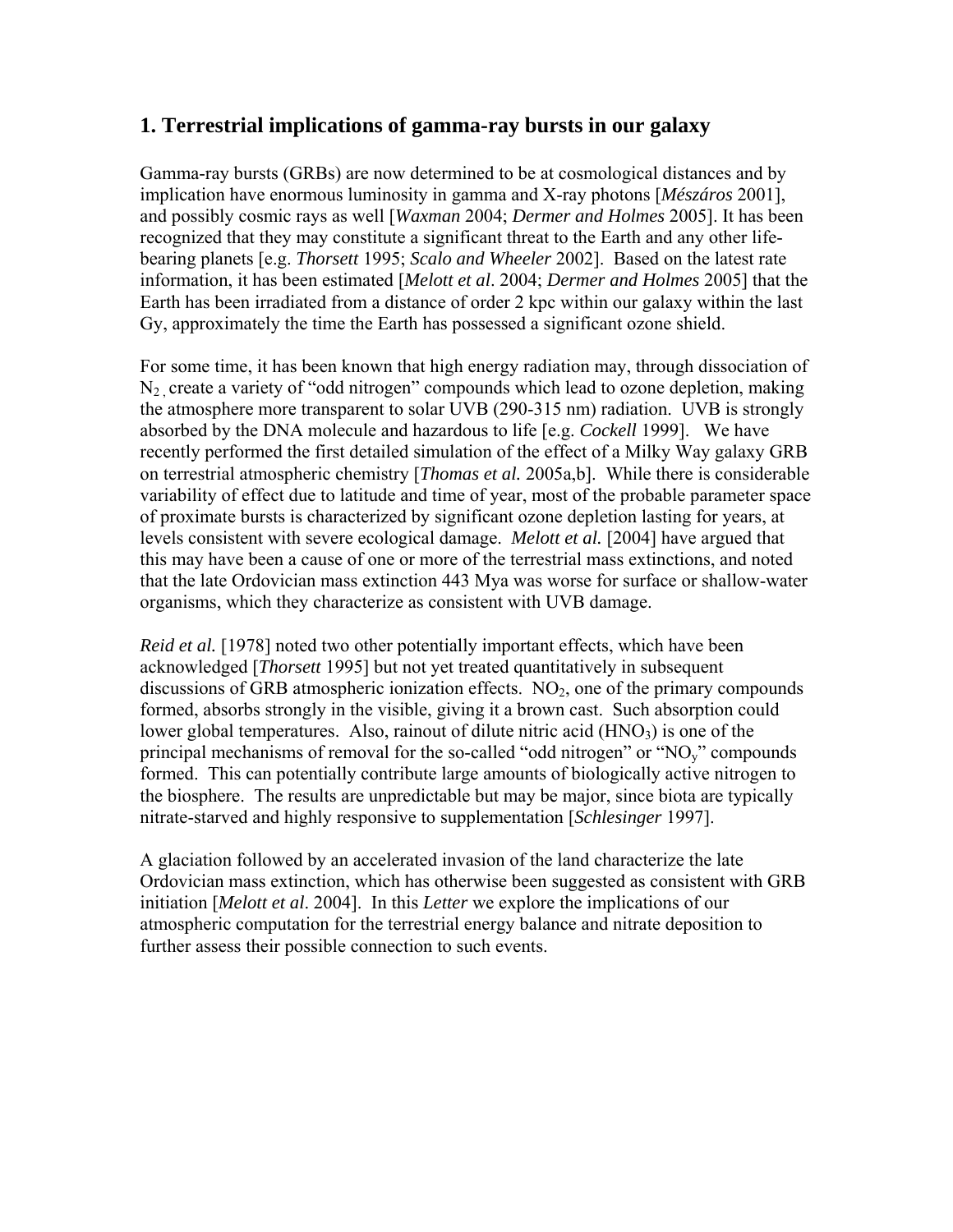### 2. The computational model, its input parameters and resulting  $O_3$ **depletion**

We have used the Goddard Space Flight Center 2D atmospheric model as extensively described elsewhere [*Douglass* et al. 1989; *Jackman* et al. 1990; *Considine* et al. 1994]. The two dimensions are latitude (18 bands) and altitude (58 bands). A lookup table is used for computation of photolysis [*Jackman et al.* 1996], and anthropogenic compounds are not included for our present purpose [see also *Thomas et al.* 2005b]. Winds and small scale mixing are included as described in *Fleming et al*. [1999]. We initially input the GRB radiation with a 10s step function burst divided into 1s timesteps, perturbing an atmosphere which resulted from a long-term equilibrium model. The results of this perturbed atmosphere were then re-introduced into the long-term model, run with a 1 day timestep for 20 years. The GRB spectrum was modeled as a typical event after *Band et*  al. [2003], peaking at 187.5 keV. The total fluence was scaled to 100 kJ/m<sup>2</sup>, corresponding to a conservative choice (2 kpc) of the nearest likely long-burst GRB beamed at the Earth in the last Gy [*Melott et al*. 2004; *Dermer and Holmes* 2005]. If sufficiently high-energy cosmic rays accompany GRBs [*Dermer and Holmes* 2005], a substantial additional effect (not included) from more penetrating muon secondaries is likely. Although the range of uncertainty in the energetics and distance of possible GRBs includes somewhat greater total fluence than  $100 \text{ kJ/m}^2$ , we have not modeled such events, as the large energy input exceeds the range of validity of our computational model.

Our model is empirical, based on the current Earth, with its continent and wind configuration. This introduces uncertainty, including a north-south asymmetry, because the northern and southern hemispheres of the current Earth are not mirror images. Therefore the model is not fully general, due to continental drift. We have tested the effect of this by doing a large ensemble of bursts at 4 seasons and 5 latitudes (+90, +45, 0, -45, and -90); full results are presented in *Thomas et al.* [2005b]. Our tests indicate that uncertainty in most results due to location and timing of unknown past GRB events is much greater than uncertainty due to continental drift. However, as discussed below, our rainout results are less generic

The purpose of this letter is to characterize the cooling effect and nitrate deposition resulting from a GRB that may reasonably be expected to have interacted with the Earth in the last Gy. Before about 0.4 Gya there was little presence of life on land [*Wellman et al.* 2003]. Among marine organisms, only surface floating or extremely shallow water dwellers could be directly affected by scattered GRB photons, since primarily UVB would reach the ground from the burst [*Smith et al.* 2004] and water absorbs UVB.

A large burst of ionizing radiation ionizes and dissociates molecules, leading to formation of the family of "odd nitrogen" compounds, most importantly  $NO$  and  $NO<sub>2</sub>$ . These together catalyze the destruction of  $O_3$ . Despite the brevity of the initial burst, total  $O_3$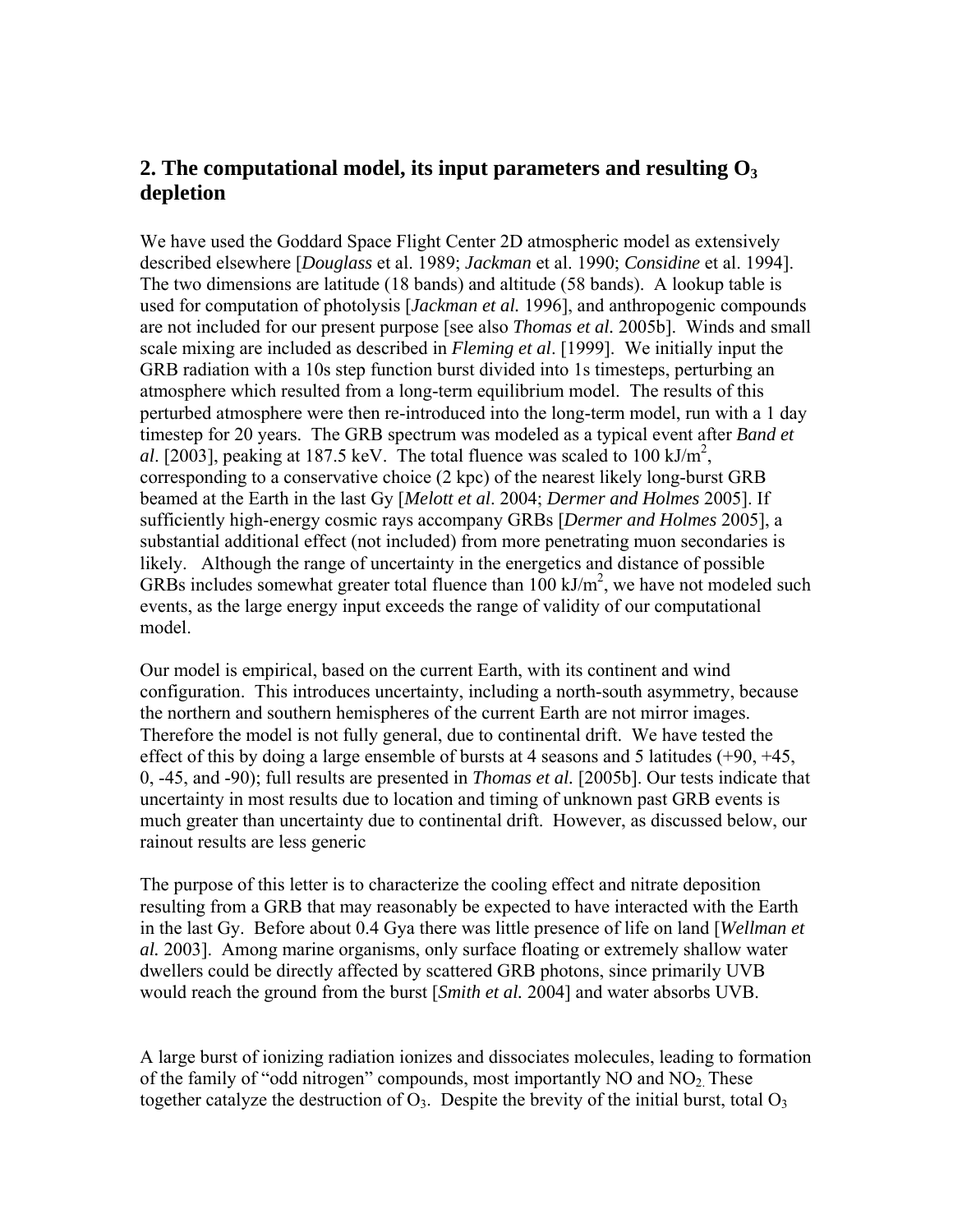depletion can easily reach global mean levels of 50%, tripling the UVB load. Even small increases in UVB, normally shielded by  $O_3$ , are known to be hazardous to phytoplankton and many other organisms [*Häder et al* 2003]. Bursts at very high latitudes may have the  $O<sub>3</sub>$  depletion (and other effects) largely confined to one hemisphere. When this is convolved with solar irradiance levels, the DNA damage is typically more severe at equatorial and/or mid-latitudes [*Thomas et al.* 2005b]. As UVB is absorbed by a few meters or 10s of meters of water, depending on turbidity and dissolved organics, organisms living near the surface, in shallow water, or with planktonic laval forms should be very hard-hit. The consistency of this with the Late Ordovician extinction pattern is beyond the scope of this Letter, but is discussed with references in *Melott et al* [2004].

### **3. NO<sub>2</sub> opacity and the energy balance**

NO2 (a brown gas) will block considerable blue and near-UV light. *Reid and McAfee* [1978] pointed out that major ionizing events might easily generate enough opacity to cool the climate, possibly inducing glaciation. Our computational model follows the evolution of various species, and we use it to track the column density of  $NO<sub>2</sub>$  as a function of latitude, altitude, and time, and its consequent optical depth, as described below.

There are two mitigating effects of the results shown below. The first is that increased transmission of UVB due to  $O_3$  depletion will provide some increased heating. This effect is quite small and can be safely ignored for this estimate. The second is that the energy absorbed by the  $NO<sub>2</sub>$  (which is only generated in significant amounts in the stratosphere) will be re-radiated in the infrared, partially reaching the ground. While a full radiative transfer treatment is beyond the scope of this study, this possibility must be borne in mind considering the results. At most, it could reduce the cooling by a factor of two, as discussed by *Reid et al.* [1978].

The first step in evaluating the degree of this transparency reduction was finding the surface irradiance at any given time in the presence of  $NO<sub>2</sub>$ . This was done by convolving the solar spectral irradiance with the transparency of the Standard US Atmosphere [*ASTM Subcommittee G3.09* 1999] plus NO<sub>2</sub>. The optical depth was computed using the absorption cross section of NO2 [*Vandaele et al*. 1998] and the column density through the atmosphere at the angle between the Sun direction and a normal to the Earth's surface. This entire integral was then multiplied by the cosine of the angle between the Sun and the surface normal to account for the distribution of energy across the Earth's surface. The irradiance was averaged over the course of a day. This calculation was repeated with the  $NO<sub>2</sub>$  column density set to zero to obtain the average daily irradiance in the absence of  $NO<sub>2</sub>$ . The relative transparency was taken as the ratio of these two mean irradiance values, and is shown in Figure 1. We show a full year pre-burst, so that the change due to the burst is more obvious.

We have presented the transparency evolution after two different bursts, which bracket the range of effects variation based on latitude and time of year. One burst is at the December solstice at 45<sup>°</sup> N, the other at the March equinox over the equator. Effects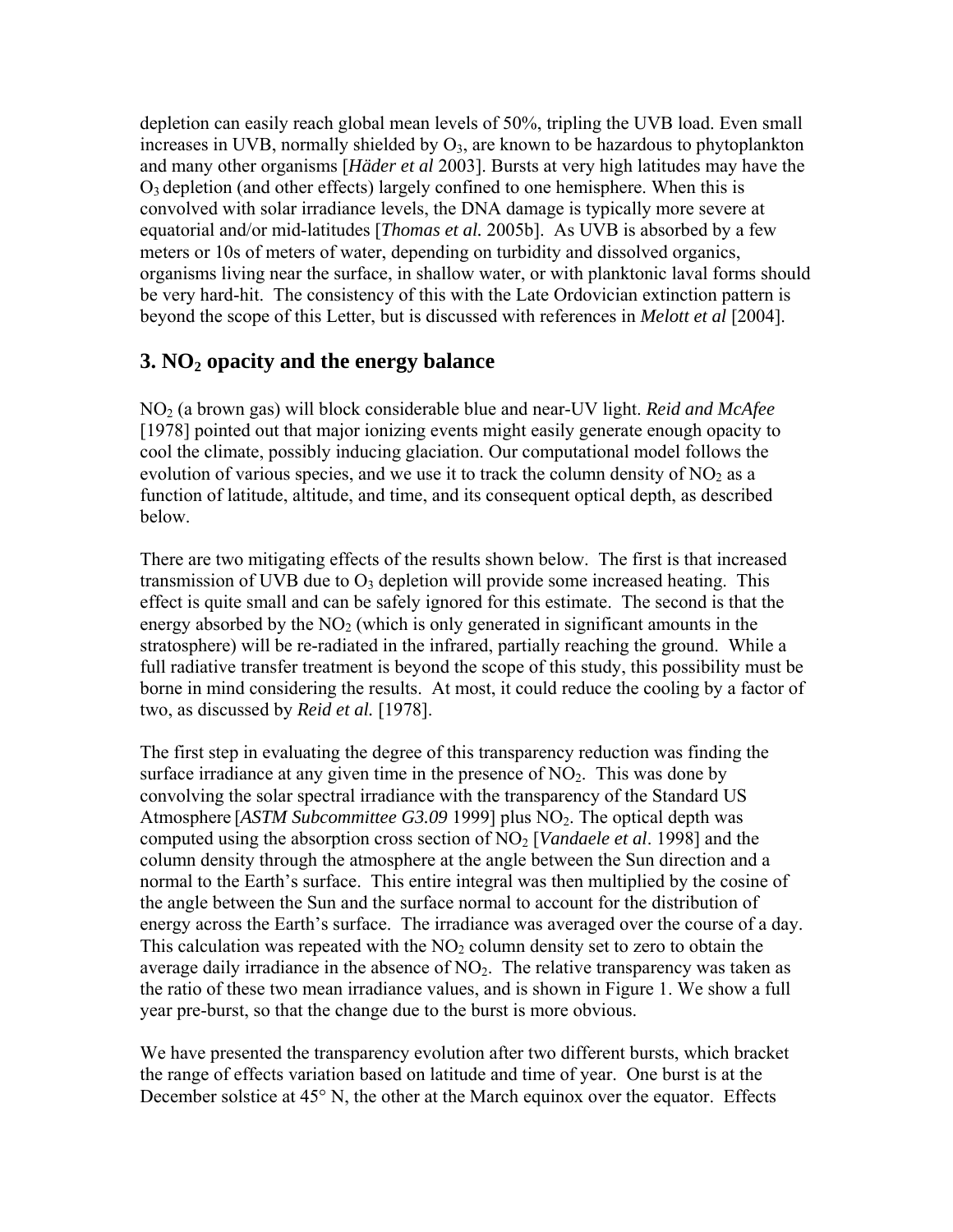scale with the total fluence of the burst at Earth, although not linearly. Results should be generally insensitive to details of GRB time variation, duration, or detailed spectrum of the GRB within the range of likely variation. Detailed results are shown in the figures, but both models contain global average fluence reductions of order 1% for timescales of years. The December burst shows large reduction, of order 30%, in the polar regions for two years. This is a general feature of non-equatorial bursts, with intensity varying by the burst time of year [*Thomas et al.* 2005b].

Our results are suggestive that climate change may be possible from the several years' reduced sunlight. For example, an estimated reduction of only 0.36% in solar flux during the Maunder Minimum may have caused the "Little Ice Age" in Europe [*Hoyt and Schatten* 1993]. In our simulations, the greatest  $NO<sub>2</sub>$  buildup takes place in high latitudes, partially persisting during polar summer, which ought to have a greater effect, reducing the melting of ice there. A glaciation accompanied the late Ordovician extinction. Its initiation is not well understood. A drawdown of  $CO<sub>2</sub>$  in the late Ordovician may have set the stage for a glaciation, [*Patzkowsky et al*. 1997*; Pancost et al* 2003], but may have required a perturbation such as that found here in order to trigger the instability [*Herrmann et al.* 2003, 2004]. Further progress in understanding this process will require detailed climate modeling.

### **4. Rainout of nitrate onto the biosphere**

 $NO<sub>2</sub>$  reacts with hydroxyl to make nitric acid  $HNO<sub>3</sub>$ . This is rained out, which is one of the primary ways the atmosphere returns to equilibrium after our model burst. The global mean surface deposition of nitrate is interesting, of order the amount deposited by lightning over several years, or the amount used in a typical agricultural application. Nitrogen is essential for life, but atmospheric  $N_2$  is nearly unavailable to most organisms due to the strength of the nitrogen triple bond. Most biota respond strongly with increased growth rates due to nitrate deposition [*Schlesinger* 1997]. Acids would stress portions of the biosphere, but after immediate titration would act as fertilizer.

In order to compute nitrate deposition, we used  $HNO<sub>3</sub>$  rainout data as a reasonable measure. Rainout is directly computed by the GSFC 2D atmospheric computational model. Using both HNO<sub>3</sub> concentration and rainout coefficients from the atmospheric model, we computed  $HNO<sub>3</sub>$  rainout rates as a function of time and latitude over a period of twenty years, output every month, giving the cumulative nitrate deposition. The data that we have used as the input for this run are the short-run output data from immediately after the two bursts, as well as a base-line run without a burst. Significant rainout takes at least a few months.

Our rainout rate estimates, and in particular their geographic pattern, must be regarded as only exemplary, since they are based on current empirical data. Rainout is more strongly affected than are ozone depletion and radiation transparency by the configuration of surface features, such as land versus sea, mountains, etc., and overall temperature, which would be different at other times. These results should be viewed as a rough guide to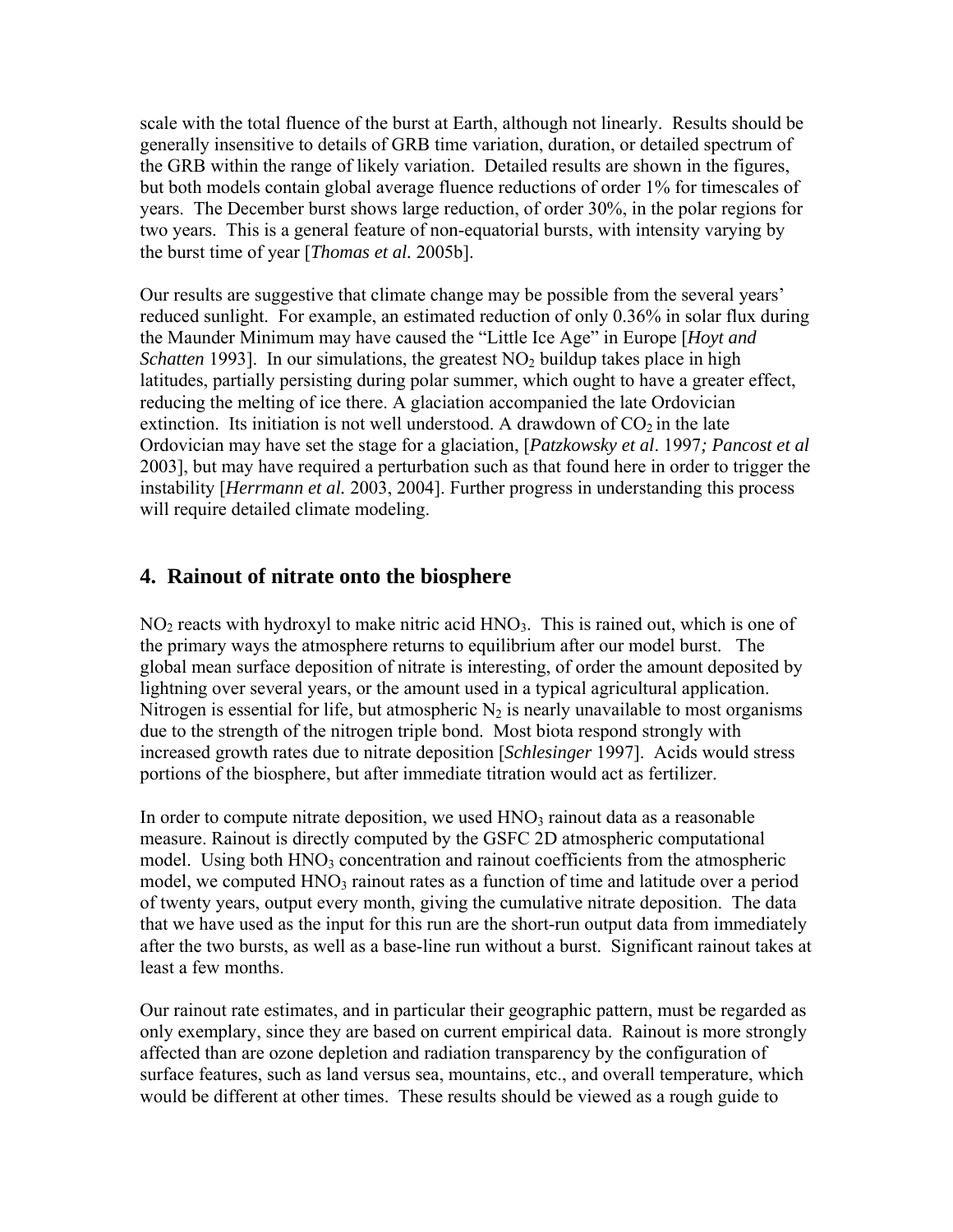what may be expected. They would also vary according to GRB burst energy, latitude, and season, as do the other computed outcomes.

Figure 2 shows global nitrate rainout rates (flux of N as nitrate) pre and post-burst. Much of the latitude asymmetry in this case is due to the fact that there is presently more rain in the northern hemisphere. This would not be a feature expected at other times. However, we believe our global averages are good guidelines. Our baseline rainout rate is empirical and will also include a small additional component due to biological sources. N fixation by land plants would not be a significant contribution during the Ordovician. However, most biogenic nitrogen is directly deposited on land or in water and not from rainout. The background rate due to lightning constitutes at most 70% of the pre-burst background as shown in this Figure [Schlesinger 1997]. Thus, a burst at the Ordovician or earlier would cause a somewhat greater fractional change in nitrate rainout rate.

The global average annual nitrate rainout is in the December burst (for about five years) almost equal to the total generated by lightning and other non-biogenic sources [*Schlesinger* 1997]. For the other burst, it is about half this amount. Of course, as shown in Figure 2, the deposition is very patchy, basically determined by precipitation. This deposition amount is not large by modern standards, but would constitute an approximate doubling of the nitrate precipitation onto land and shallow water ecosystems at early times. Very little data exists on the nonlinear response of nitrate-starved ecosystems to supplementation *[Schlesinger* 1997, Fig. 12.7], but we could surmise at least a doubling of productivity in such systems for a few years. The additional nitrate would persist in areas where it did not wash away.

Increased productivity is indicated by isotopic excursions in  $\delta^{13}$ C at the late Ordovician extinction, coincident with  $\delta^{18}O$  indicating lower temperatures. [*Sheehan* 2001; *Brenchley et al.* 2003] In addition, increased productivity could lower atmospheric CO<sub>2</sub>, providing further positive feedback toward glaciation. We can estimate the size of this effect, using data *from Schlesinger et al.* [1997]. Wetlands typically sequester of order 1000 g C  $m^{-2}$  y<sup>-1</sup> and a bit less that 1% of the Earth surface is contained in such systems. Ignoring land (largely unoccupied) and open ocean (large dilution factor) for the Ordovician, a doubling of wetland productivity would remove about 0.3% of the present  $3 \times 10^{18}$  g CO<sub>2</sub> per year, we conclude this effect could only be significant with a more powerful GRB or greater nitrate sensitivity during the Ordovician.

### **5 A smoking phase pistol?**

The phrase "smoking gun" has been used to describe, for example, the iridium layer associated with the impact that is credited with the end-Cretaceous extinction. Nothing so definite is possible with a GRB, as it is an extremely "clean" event. The only unambiguous prediction is the nitrates, but at less than  $1 \text{ g m}^2$  net deposition, solubility is likely to have washed away that signal. If, as some argue [*Dermer and Holmes* 2005], a large flux of high energy cosmic rays accompanied the photons, one might see some remnant of atmospheric spallation such as a small <sup>36</sup>Ar excess. A GRB is definitely too far away for physical transport of such isotopes as  $^{244}$ Pu or  $^{60}$ Fe associated with nearby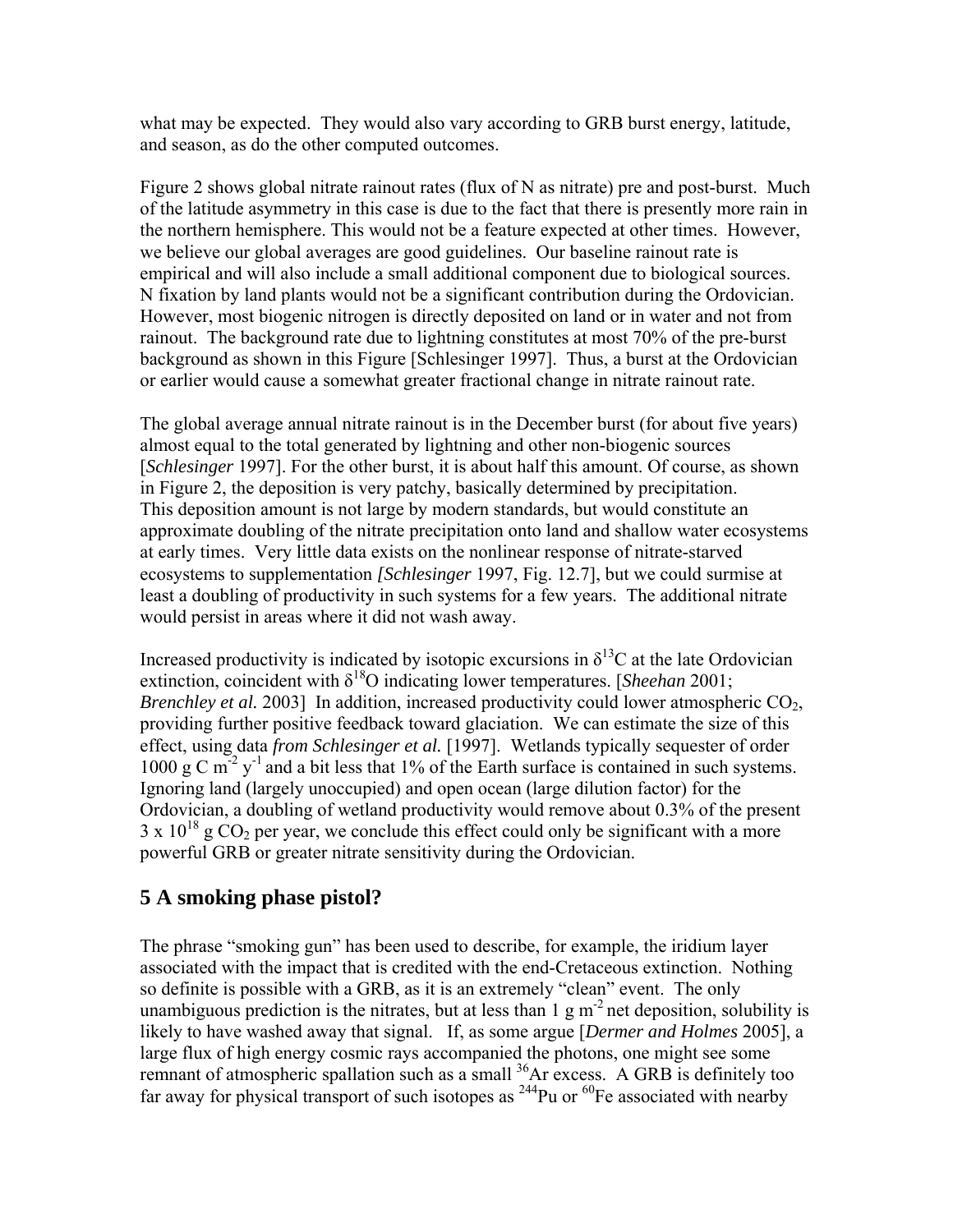supernovae [*Ellis et al* 1996]. Finding them or an iridium layer would falsify the GRB hypothesis.

## **6 Conclusions**

In addition to significant ozone depletion lasting several years, a gamma-ray burst within our galaxy at a reasonable distance based on current rate information would generate significant opacity due to  $NO<sub>2</sub>$ . The intensity of such effects depend upon the distance of the burst, as well as the latitude and time of year at which it irradiates the Earth. They are, however, of an interesting magnitude for cooling climate. Whether they are a reasonable perturbation for initiating the late Ordovician glaciation will require detailed climate modeling.

The GRB scenario is also associated with a global deposition of nitrate in the form of dilute  $HNO<sub>3</sub>$  rain lasting up to a decade. The total amount is comparable to that generated from lightning, the primary non-biogenic source. This could have had a stimulant effect on the biosphere, especially prior to the onset of significant nitrogenfixing land flora, but the amount may be too small for major effects.

The late Ordovician extinction appears consistent with GRB causation. Such an irradiation seems unlikely to leave detectable residue, but may be falsified by the detection of isotopes associated with supernovae or bolide impacts.

### **6. Acknowledgments**

This material is based upon work supported by the National Aeronautics and Space Administration under Grant NNG04GM14G issued through the Astrobiology: Exobiology and Evolutionary Biology Program and supercomputer support from NCSA. LE also acknowledges support from an undergraduate research award of the Honors Program at the University of Kansas.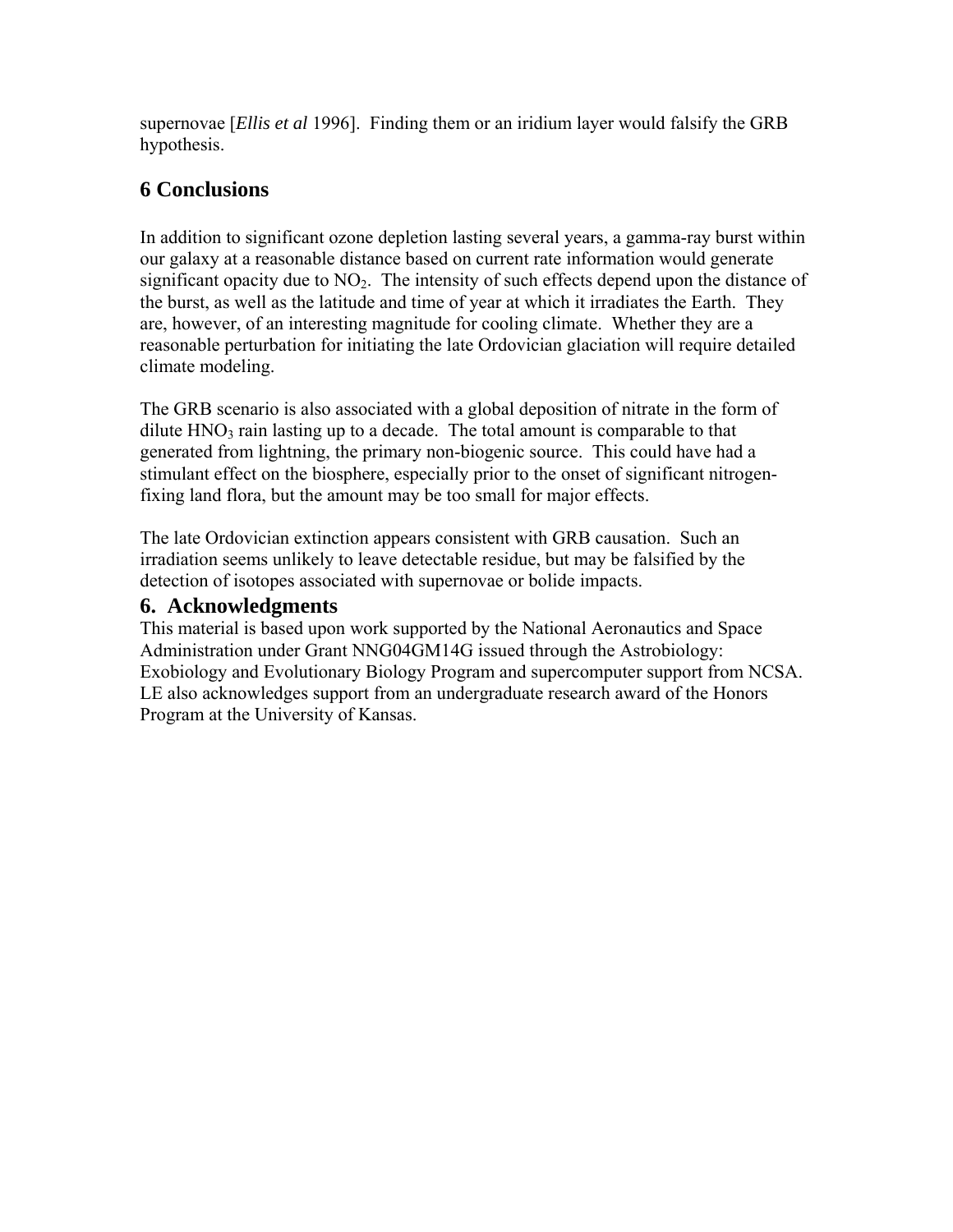#### **7. References**

ASTM Subcommittee G3.09.(1999) *G173-03 Standard Tables for Reference Solar Spectral Irradiances: Direct Normal and Hemispherical on 37° Tilted Surface*, 20pp, ASTM International. Data online at http://rredc.nrel.gov/solar/spectra/am1.5/

Band, D. et al.(1993) BATSE observations of gamma-ray burst spectra. I - Spectral diversity, *Astrophys. J.* 413, 281-292.

Brenchley, P.J., G.A. Carden, L. Hints, D. Kaljo, J.D. Marshall, T. Martma, T. Meidla, and J. Nõlvak (2003) High resolution stable isotope stratigraphy of Upper Ordovician sequences: Constraints on the timing of bioevents and environmental changes associated with mass extinction and glaciation, *GSA Bulletin* 115, 89-104.

Cockell, C.S. (1999) Crises and extinctions in the fossil record—a role for ultraviolet radiation? *Paleobiology* 25, 212-225.

Considine, D.B., A.R. Douglass, and C.H. Jackman(1994) Effects of a polar stratospheric cloud parameterization on ozone depletion due to stratospheric aircraft in a twodimensional model, *J. Geophys. Res.* 99, 18879-18894.

Dermer, C.D., and J.M. Holmes (2005) Cosmic rays from gamma-ray bursts in the galaxy, *Astrophys. J. Lett*., in press (astro-ph/0504158)

. Douglas, A.R., C.H. Jackman, and R.S. Stolarski (1989) Comparison of Model Results Transporting the Odd Nitrogen Family With Results Transporting Separate Odd Nitrogen Species*, J. Geophys. Res.* 94, 9862-9872.

Ellis, J., Fields, B.D., and Schramm, D.N(1996) Geological Isotope Anomalies as Signatures of Nearby Supernovae *Astrophys. J.* 470, 1227-1236

Fleming, E.L., C.H. Jackman, R.S. Stolarski, and D.B. Considine (1999) Simulation of stratospheric tracers using an improved empirically based two-dimensional model transport formulation, *J. Geophys. Res.* 104, 23911-23934.

Gensel, P.G. and D. Edwards (2001) *Plants invade the land: Evolutionary and Environmental Perspectives*, Columbia University Press, New York.

Häder, D., Kuma, H.D., Smith, R.C., and Worrest, R. (2003) Aquatic ecosystems: effects of solar ultraviolet radiation and interaction with other climate change factors, *Photochem. Photobiol. Sci.* 2, 39-50.

Herrmann, A.D., M.E. Patzkowsky, and D. Pollard (2003) Obliquity forcing with 8–12 times preindustrial levels of atmospheric  $pCO<sub>2</sub>$  during the Late Ordovician glaciation: *Geology*, 31, 485-488.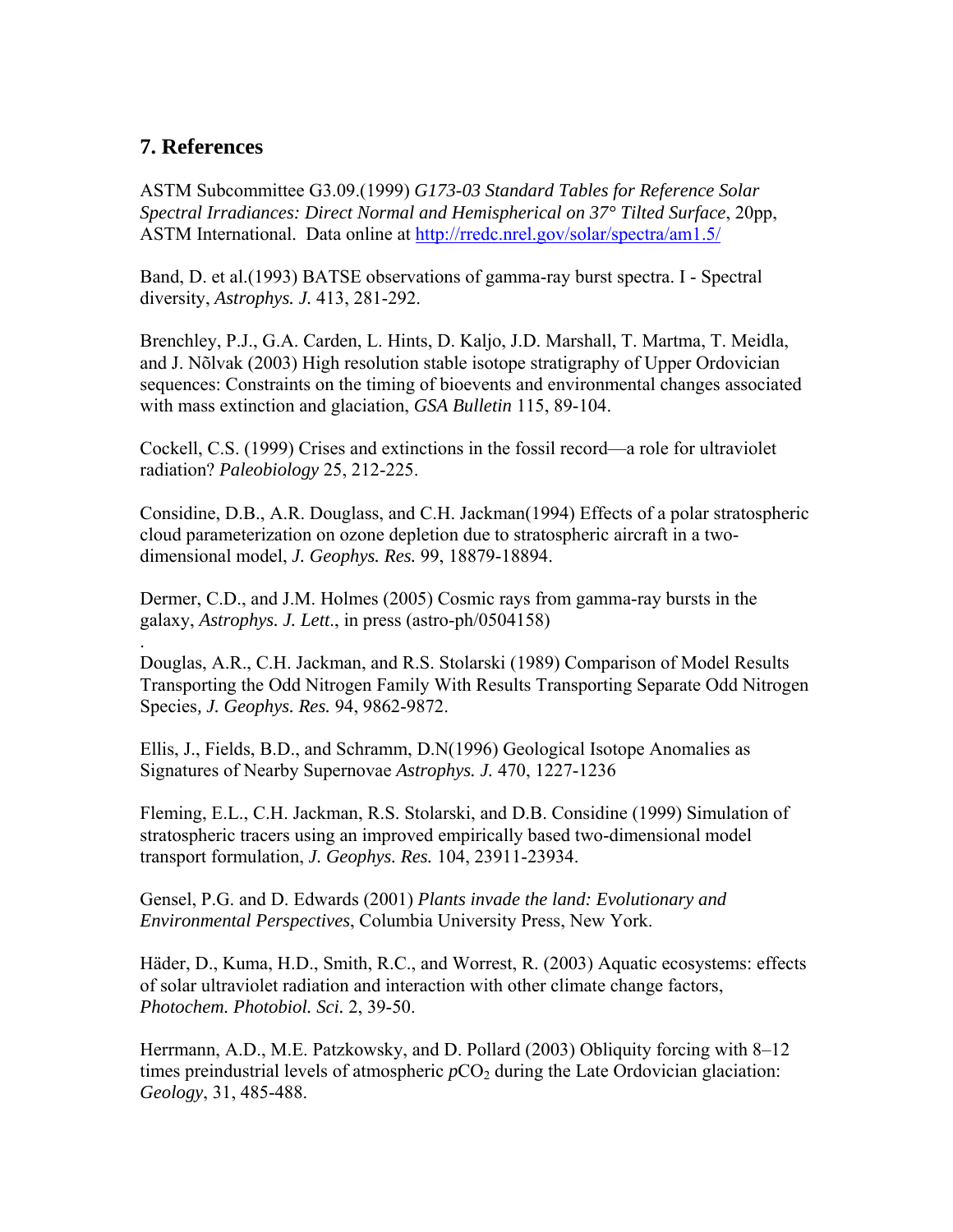Herrmann, A.D., B.J. Haupt, M.E. Patzkowsky, D. Seidov, and R.L. Slingerland ( 2004) Response of Late Ordovician paleoceanography to changes in sea level, continental drift, and atmospheric  $pCO_2$ : Potential causes for long-term cooling and glaciation: *Palaeogeography, Palaeoclimatology,: Palaeoecology*, 210, 385-401.

Hoyt, D.V., and Schatten, K.H. (1993) A discussion of plausible solar irradiance variations, 1700-1992*, J. Geophys. R.* 98, 18895-18906.

Jackman, C.H., A.R. Douglass, R.B. Rood, and R.D. McPeters (1990) Effect of Solar Proton Events on the Middle Atmosphere During the Past Two Solar Cycles as Computed Using a Two-Dimensional Model*, J. Geophys. Res.* 95, 7417-7428.

Jackman, C.H., E.L. Fleming, S. Chandra, D.B. Considine, and J.E. Rosenfield (1996) Past, present, and future modeled ozone trends with comparisons to observed trends, *J. Geophys. Res.* 101, 28753-28767.

Melott, A.L., B.S. Lieberman, L.D. Martin, M.V. Medvedev, B.C. Thomas, J.K. Cannizzo, N. Gehrels, and C.H. Jackman (2004) Did a gamma-ray burst initiate the late Ordovician extinction? *Int. J. Astrobiology*, 3, 55-61.

Mészáros, P. (2001) Gamma-ray bursts: accumulating afterglow implications, progenitor clues, and prospects, *Science* 291, 79-84.

Pancost, R., K.H. Freeman, M.E. Patzkowsky, L, Ainsaar, and T. Martma (2003) Dramatic shifts in biomarker carbon isotopic compositions during the Late Ordovician: Evidence for lower than expected pCO2? EGS - AGU - EUG Joint Assembly, Abstracts from the meeting held in Nice, France, 6 - 11 April 2003, abstract #3735.

Patzkowsky, M.E., L.M. Slupik, M.A. Arthur, R.D. Pancost, and K.H. Freeman (1997) Late Middle Ordovician environmental change and extinction: Harbinger of the Late Ordovician or continuation of Cambrian patterns? *Geology* 25, 911-914.

Reid, G.C., and J.R. McAfee (1978) Effects of intense stratospheric ionisation events, *Nature* 275, 489-492.

Saltzman, M.R., and Young, S.A. (2005) Long-lived glaciation in the Late Ordovician? Isotopic and sequence-stratigraphic evidence from western Laurentia, *Geology* 33, 109- 112.

Scalo, J., and J.C. Wheeler (2002) Astrophysical and Astrobiological Implications of Gamma-Ray Burst Properties, Astrophys. J. 566, 723-737.

Schlesinger, W.H.(1997) *Biogeochemistry*, 2<sup>nd</sup> ed., 588 pp, Academic Press, San Diego.

Sheehan, P. (2001) The late Ordovician mass extinction, *Ann. Rev. Earth. Planet. Sci*. 29, 331-364.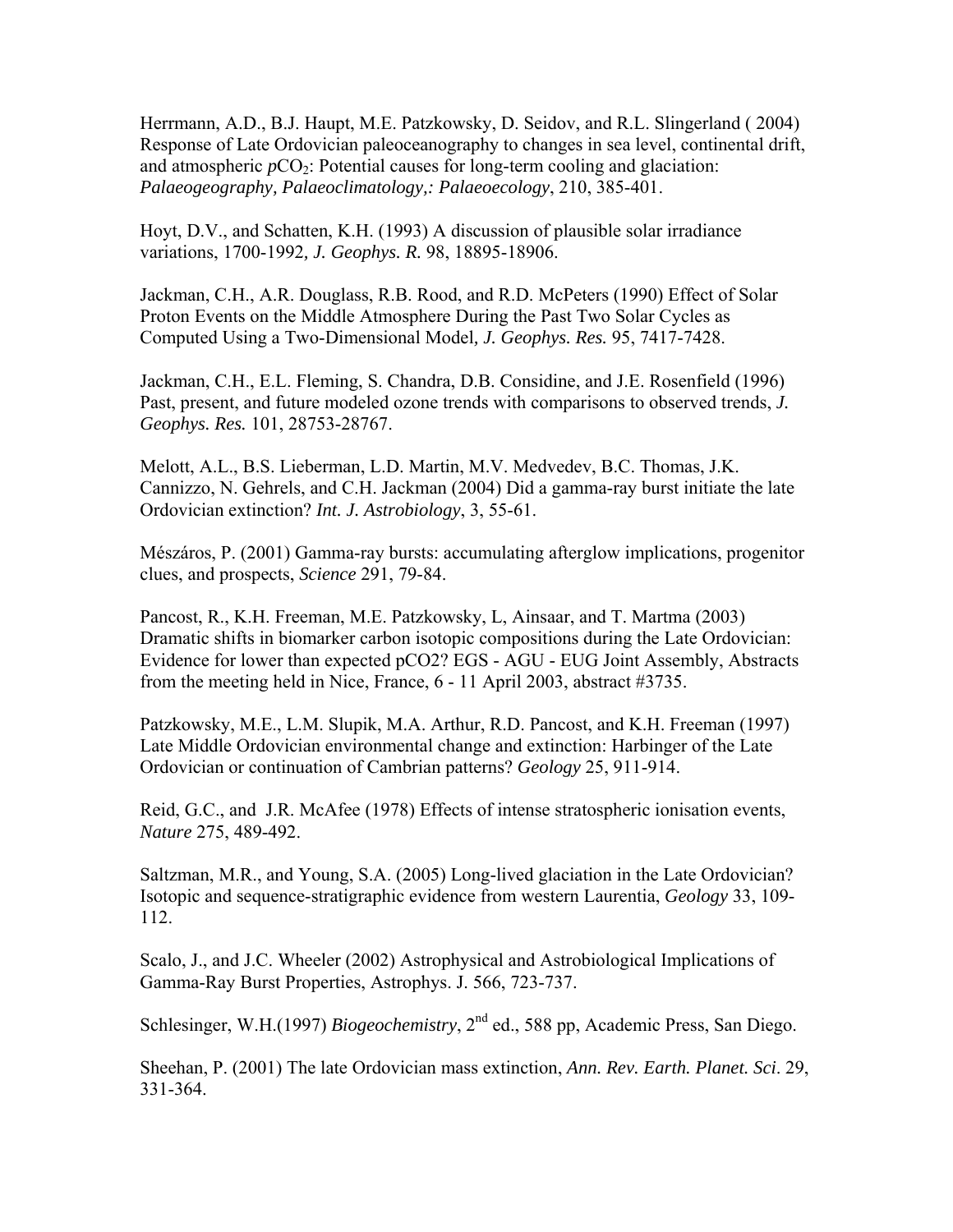Smith, D.S., Scalo, J., and Wheeler, J.C. (2004) Transport of Ionizing Radiation in Terrestrial-like Exoplanet Atmospheres. *Icarus*, 171, 229-253.

Thomas, B.C., C.H. Jackman, A.L. Melott, C.M. Laird, R.S. Stolarski, N. Gehrels, J.K. Cannizzo, and D.P. Hogan (2005a) Terrestrial ozone depletion due to a Milky-Way gamma-ray burst, *Astrophys. J. Lett*., 622, L153 (astro-ph/0411284).

Thomas, B.C., C.H. Jackman, A.L. Melott, C.M. Laird, R.S. Stolarski, N. Gehrels, J.K. Cannizzo, and D.P. Hogan (2005b) Gamma-ray bursts and terrestrial ozone depletion: exploration of latitude and seasonal variations, *Astrophys. J.*, submitted.

Thorsett, S.E. (1995) Terrestrial implications of cosmological gamma-ray burst models, *Astrophys. J. Lett.* 444, L53-L55.

Vandaele, A.C., C. Hermans, P.C. Simon, M. Carleer, R. Colin, S. Fally, M.F. Mérienne, A. Jenouvrier, and B. Coquart.(1998) *Measurements* of the NO2 absorption cross-section from 42 000 cm-1 to 10 000 cm-1 (238—1000 nm) at 220 K and 294 K.*, J. Quant. Spectrosc. Radiat. Transfer*, 59, No. 3-5, pp. 171-184. Data online at http://www.oma.be/BIRA-IASB/Scientific/Topics/Lower/LaboBase/Laboratory.html

Waxman, E. (2004) High energy cosmic rays from gamma-ray burst sources: a stronger case, *Astrophys. J.,* 606, 988-993.

Wellman, C.H., Osterloff, P.L., and Mohluddin, U. (2003) Fragments of the earliest land plants *Nature* 425, 282-284.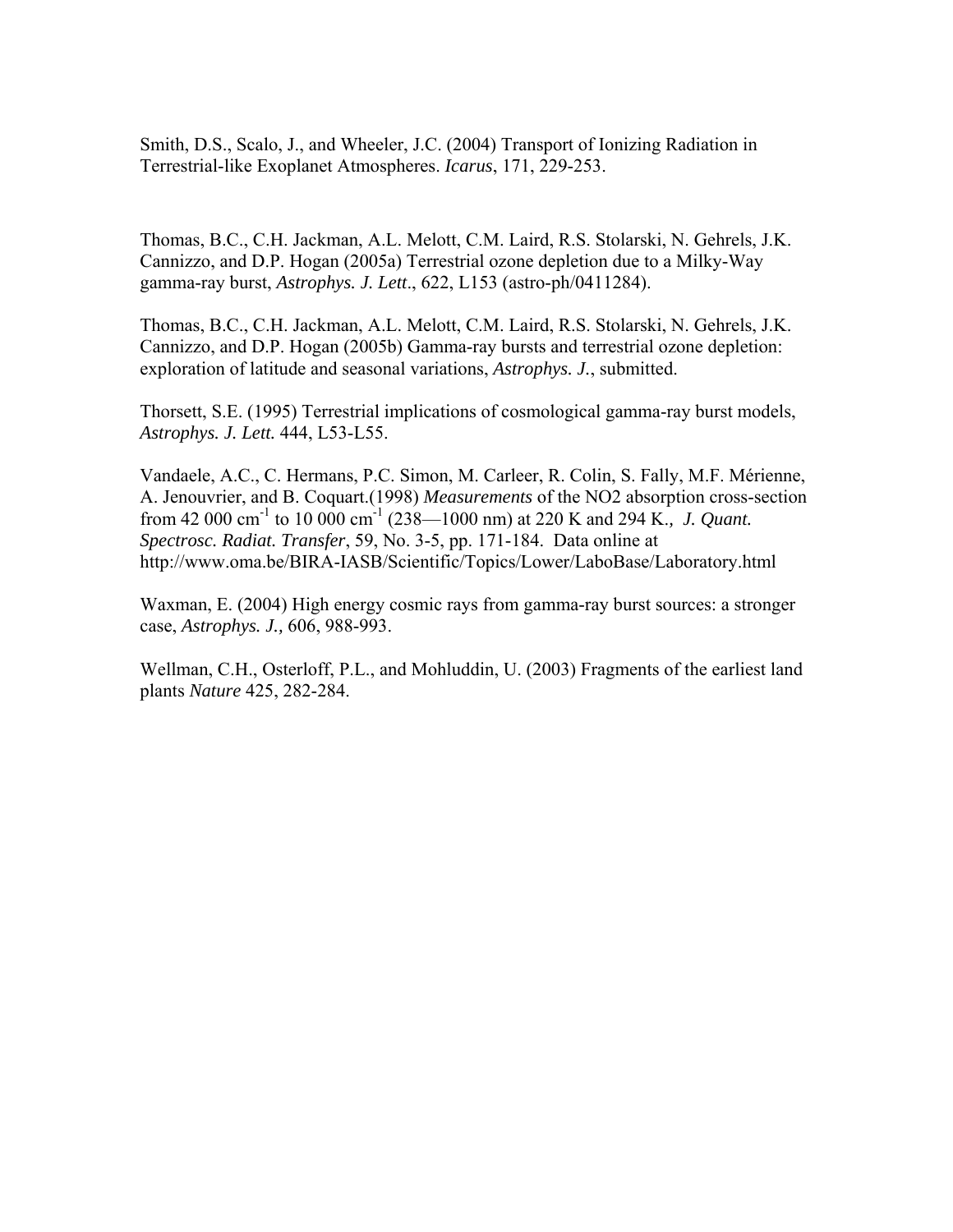

Figure 1: The time development of relative solar fluence reaching the surface for two different GRBs at month 0 at the given time and latitude. Relative fluence is the computed amount divided by that in the absence of  $NO<sub>2</sub>$  absorption. The value is set to 1 for total polar darkness.